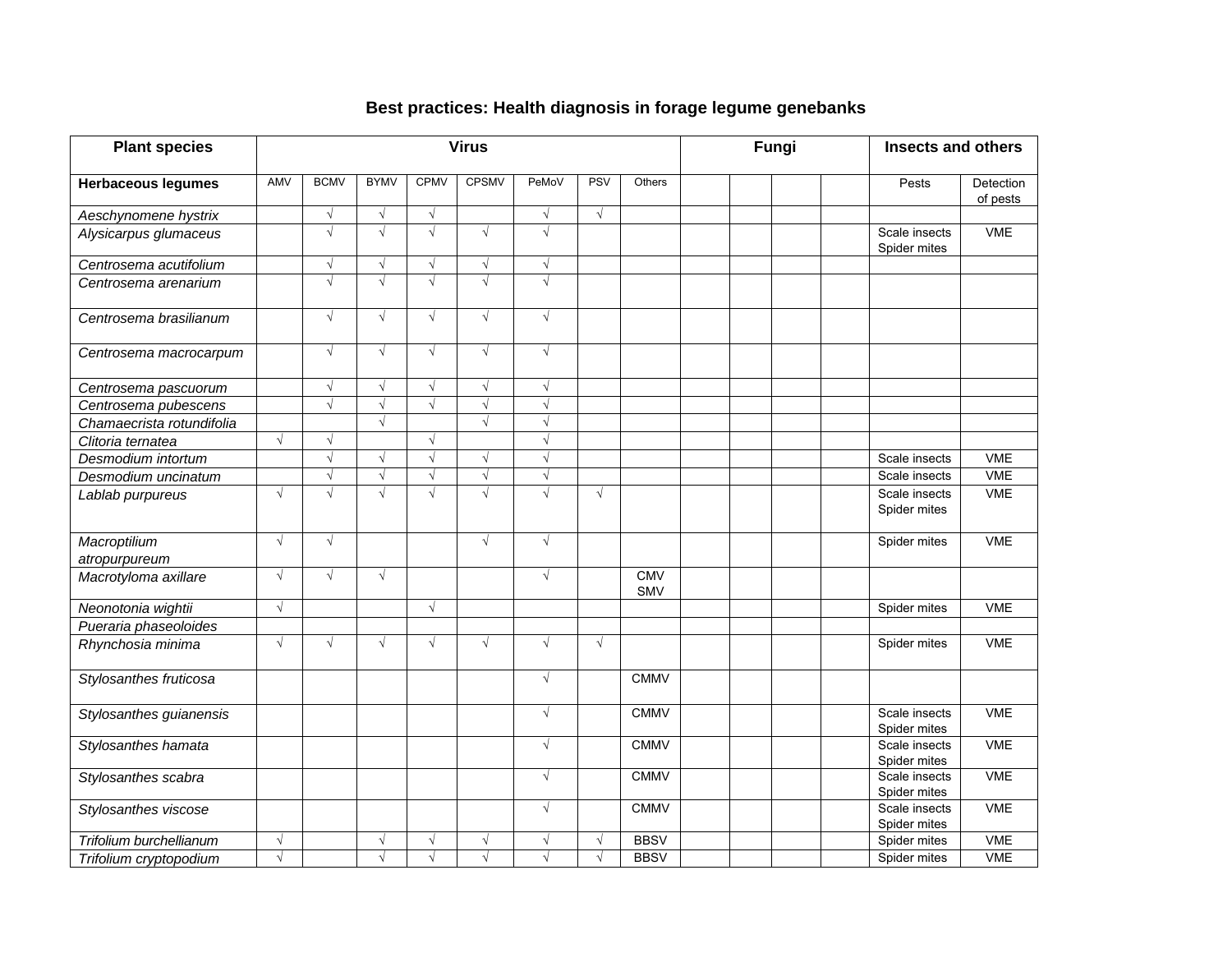| Trifolium decorum           | $\sqrt{ }$ |            | $\sqrt{ }$ | $\sqrt{ }$ | $\sqrt{ }$ | $\sqrt{ }$ | $\sqrt{}$  | <b>BBSV</b>  |  | Spider mites                  | <b>VME</b> |
|-----------------------------|------------|------------|------------|------------|------------|------------|------------|--------------|--|-------------------------------|------------|
| <b>Trifolium multinerve</b> | $\sqrt{ }$ |            | $\sqrt{ }$ | $\sqrt{ }$ | $\sqrt{ }$ | $\sqrt{ }$ | $\sqrt{ }$ | <b>BBSV</b>  |  | Spider mites                  | <b>VME</b> |
|                             |            |            |            |            |            |            |            |              |  |                               |            |
| Trifolium rueppellianum     | $\sqrt{ }$ |            | $\sqrt{ }$ | $\sqrt{ }$ | $\sqrt{}$  | $\sqrt{ }$ | $\sqrt{ }$ | <b>BBSV</b>  |  | Spider mites                  | <b>VME</b> |
| Trifolium quartinianum      | $\sqrt{ }$ |            | $\sqrt{}$  | $\sqrt{ }$ | $\sqrt{}$  | $\sqrt{ }$ | $\sqrt{ }$ | <b>BBSV</b>  |  | Spider mites                  | <b>VME</b> |
| Trifolium repens            | $\sqrt{ }$ |            | $\sqrt{ }$ | $\sqrt{ }$ | $\sqrt{ }$ | $\sqrt{ }$ |            | <b>BBSV</b>  |  | Spider mites                  | <b>VME</b> |
| Trifolium semipilosum       | $\sqrt{}$  |            | $\sqrt{ }$ | $\sqrt{ }$ | $\sqrt{}$  | $\sqrt{ }$ | $\sqrt{2}$ | <b>BBSV</b>  |  | Spider mites                  | <b>VME</b> |
| Trifolium schimperi         | $\sqrt{ }$ |            | $\sqrt{ }$ | $\sqrt{ }$ | $\sqrt{ }$ | $\sqrt{ }$ | $\sqrt{ }$ | <b>BBSV</b>  |  | Spider mites                  | <b>VME</b> |
| Trifolium simense           | $\sqrt{ }$ |            | $\sqrt{ }$ | $\sqrt{}$  | $\sqrt{ }$ | $\sqrt{ }$ | $\sqrt{ }$ | <b>BBSV</b>  |  | Spider mites                  | <b>VME</b> |
| Trifolium steudneri         | $\sqrt{ }$ |            | $\sqrt{ }$ | $\sqrt{ }$ | $\sqrt{ }$ | $\sqrt{ }$ | $\sqrt{ }$ | <b>BBSV</b>  |  | Spider mites                  | <b>VME</b> |
| Trifolium tembense          | $\sqrt{ }$ |            | $\sqrt{ }$ | $\sqrt{ }$ | $\sqrt{ }$ | $\sqrt{ }$ |            | <b>BBSV</b>  |  | Spider mites                  | <b>VME</b> |
| Vicia dasycarpa             |            | $\sqrt{ }$ | $\sqrt{2}$ |            |            |            |            | <b>PSbMV</b> |  | Scale insects                 | <b>VME</b> |
| Vicia sativa                |            | $\sqrt{ }$ | $\sqrt{ }$ |            |            |            | $\sqrt{ }$ | PSbMV        |  | Scale insects                 | <b>VME</b> |
| Vigna unguiculata           | $\sqrt{ }$ | $\sqrt{ }$ | $\sqrt{ }$ | $\sqrt{ }$ | $\sqrt{ }$ | $\sqrt{ }$ |            |              |  | Scale insects<br>Spider mites | <b>VME</b> |
|                             |            |            |            |            |            |            |            |              |  | Bruchid                       |            |
| Zornia glabra               |            |            |            |            |            |            |            |              |  |                               |            |
| Zornia latifolia            |            |            |            |            |            |            |            |              |  |                               |            |
| <b>Fodder tree legumes</b>  |            |            |            |            |            |            |            |              |  |                               |            |
| Acacia nilotica             |            |            |            |            |            |            |            | <b>SMV</b>   |  | <b>Bruchid</b>                | <b>VME</b> |
| Acacia nubica               |            |            |            |            |            |            |            | <b>SMV</b>   |  | <b>Bruchid</b>                | <b>VME</b> |
| Acacia Senegal              |            |            |            |            |            |            |            | <b>SMV</b>   |  | <b>Bruchid</b>                | <b>VME</b> |
| Acacia seyal                |            |            |            |            |            |            |            | <b>SMV</b>   |  | <b>Bruchid</b>                | <b>VME</b> |
| Acacia tortilis             |            |            |            |            |            |            |            | <b>SMV</b>   |  | <b>Bruchid</b>                | <b>VME</b> |
| Cajanus cajan               |            | $\sqrt{ }$ | $\sqrt{ }$ | $\sqrt{ }$ | $\sqrt{ }$ | $\sqrt{}$  |            |              |  | <b>Bruchid</b>                | <b>VME</b> |
| Calliandra calothyrsus      |            |            |            |            |            |            |            |              |  |                               |            |
| Chamaecytisus palmensis     |            |            |            |            |            |            |            |              |  |                               |            |
| Desmanthus virgatus         |            |            |            |            |            |            |            | <b>CMV</b>   |  |                               |            |
| Faidherbia albida           |            |            |            |            |            |            |            |              |  |                               |            |
| Gliricidia sepium           | $\sqrt{ }$ | $\sqrt{ }$ |            | $\sqrt{ }$ |            | $\sqrt{ }$ |            |              |  |                               |            |
| Leucaena diversifolia       |            |            |            |            |            |            |            | <b>CMV</b>   |  |                               |            |
| Leucaena leucocephala       |            |            |            |            |            |            |            | <b>CMV</b>   |  |                               |            |
| Leucaena pallida            |            |            |            |            |            |            |            | <b>CMV</b>   |  |                               |            |
| Leucaena revoluta           |            |            |            |            |            |            |            | <b>CMV</b>   |  |                               |            |
| Sesbania sesban             |            | $\sqrt{ }$ |            |            |            | $\sqrt{}$  | $\sqrt{ }$ |              |  | <b>Bruchid</b>                | <b>VME</b> |

## **Acronyms**

ELISA – Enzyme-linked immunosorbant assay

VME – Visual and microscopic examination of infected leaves or seeds

AMV - Alfalfa Mosaic Virus BBSV - Broad Bean Stain Virus